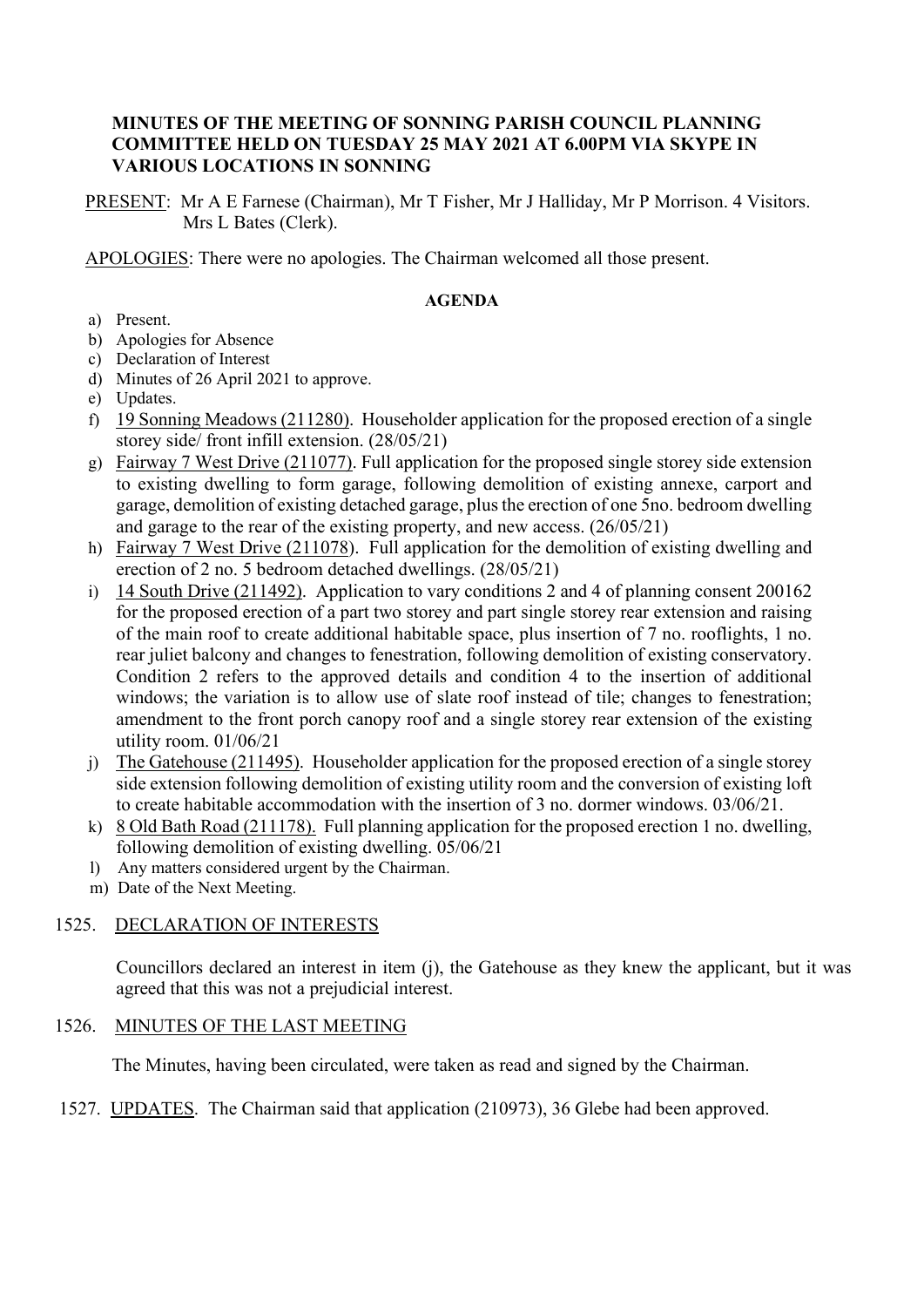#### 1528: 19 SONNING MEADOWS (211280)

Mr Gehlot said that he had seen Mr Fisher and Mr Halliday on 22 June and explained his concerns about the proposed infilling of the gap between his property and 19 Sonning Meadows. From inside his property the neighbours existing garage and roof could be seen from the side window in the kitchen. the proposal would block the light to this window, Mr Gehlot had supplied a photo showing this detail, which had been circulated to Councillors. The Chairman asked if Mr Gehlot had discussed the matter with his neighbour and said that he was aware of his concerns. Mr Fisher said that a flat roof might be better. Following discussion, it was agreed to object the application as it was, but SPC thought that a compromise could be found.

## 1529: FAIRWAY 7 WEST DRIVE (211077 & 211078).

Mr Fisher said that the applications were to build an additional house in the garden following demolition of annex and outbuildings and the other to demolish the existing and build two new properties on the plot. Three immediate neighbours were objecting as were three on the opposite side of West Drive, 11 West Drive was empty. They all felt that the proposals were out of keeping and would change the street scene. Mr Fisher had also looked from the neighbour's garden and the 5-bedroom property (211077) would create overlooking and the access road would be right up against the boundary . Mr Huggins said that both proposals would change the character of the area and would make changes to the existing verge and trees, both important elements of West Drive. In application 211278 for two new dwellings, no garaging was to be provided. A similar application in 2004 for 5 and 7 West Drive had been turned down at appeal. The Inspector had been impressed by the 'sylvian' setting of West Drive. The proposals in both applications included substantial 3 storey dwellings and would dominate adjoining properties and affect their existing privacy. The Chairman said that the property was part and parcel of the street scene, and the proposals would not be of an appropriate scale, mass, layout, built form or height, and would represent over development of the site and be out of character with the area. Following discussion, it was agreed to object to both proposals for the above reasons.

## 1530: 14 SOUTH DRIVE (211492).

.

The Chairman said that this was to alter conditions on an existing approval. Following discussion it was agreed to say that SC could find no reason to object.

#### 1531: THE GATEHOUSE (211495).

The Chairman said this was for a small rear extension to replace an existing utility room and three dormers in the south facing elevation. Following discussion, it was agreed to say that SPC could find no reason to object.

#### 1532: 8 OLD BATH ROAD (211178).

The Chairman said that the existing house was a lovely traditional dwelling, it would be a shame to demolish it. The plot was a good size, and the proposal was to demolish the existing and to replace with a large modern property for the new owners. Following discussion, it was agreed to say that SPC could find no reason to object.